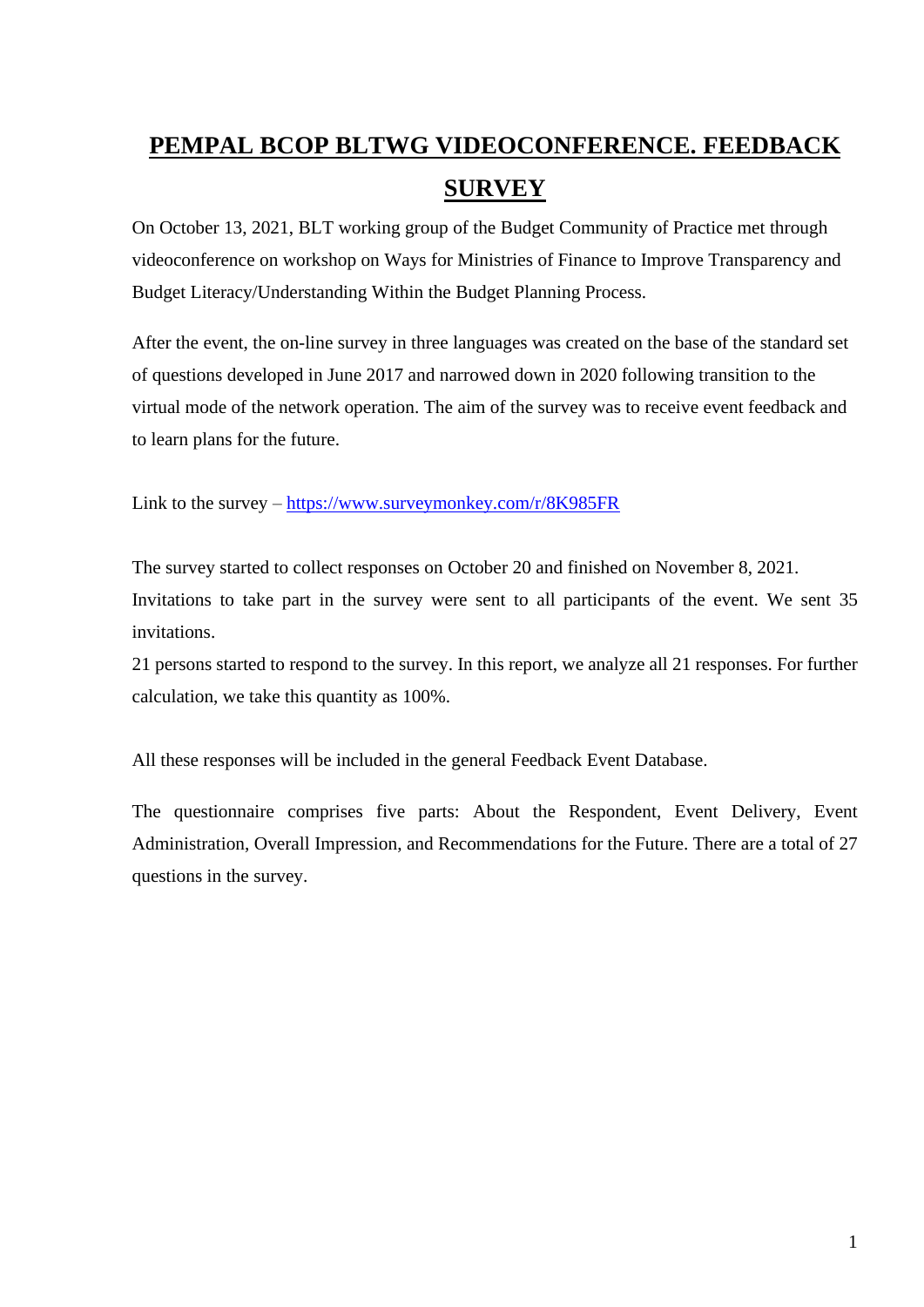## *ABOUT THE RESPONDENT*

## **Q1 You are...**

21 (100%) respondents gave answers. Among them: representatives of PEMPAL country (but not members of the Executive Committee) — 11; representatives of BCOP Executive Committee — 3; resource persons  $-5$ ; invited experts  $-2$ .



#### **Q2. Was this your first participation in a PEMPAL event?**

21 respondents (100%) answered this question.

| <b>Answer Options</b> | <b>Response Percent</b> | <b>Response Count</b> |
|-----------------------|-------------------------|-----------------------|
| Yes                   | 14,3%                   |                       |
| No                    | QE 70/<br>55.           |                       |

#### **Q3. How many PEMPAL events have you attended before?**

This question was seen only by those respondents who chose "No" in the previous question. 18 respondents replied.

| 1-4 | $3 - 4$ | 5-6 | more than 6 | <b>Response</b><br>Count |
|-----|---------|-----|-------------|--------------------------|
| - 1 |         |     |             |                          |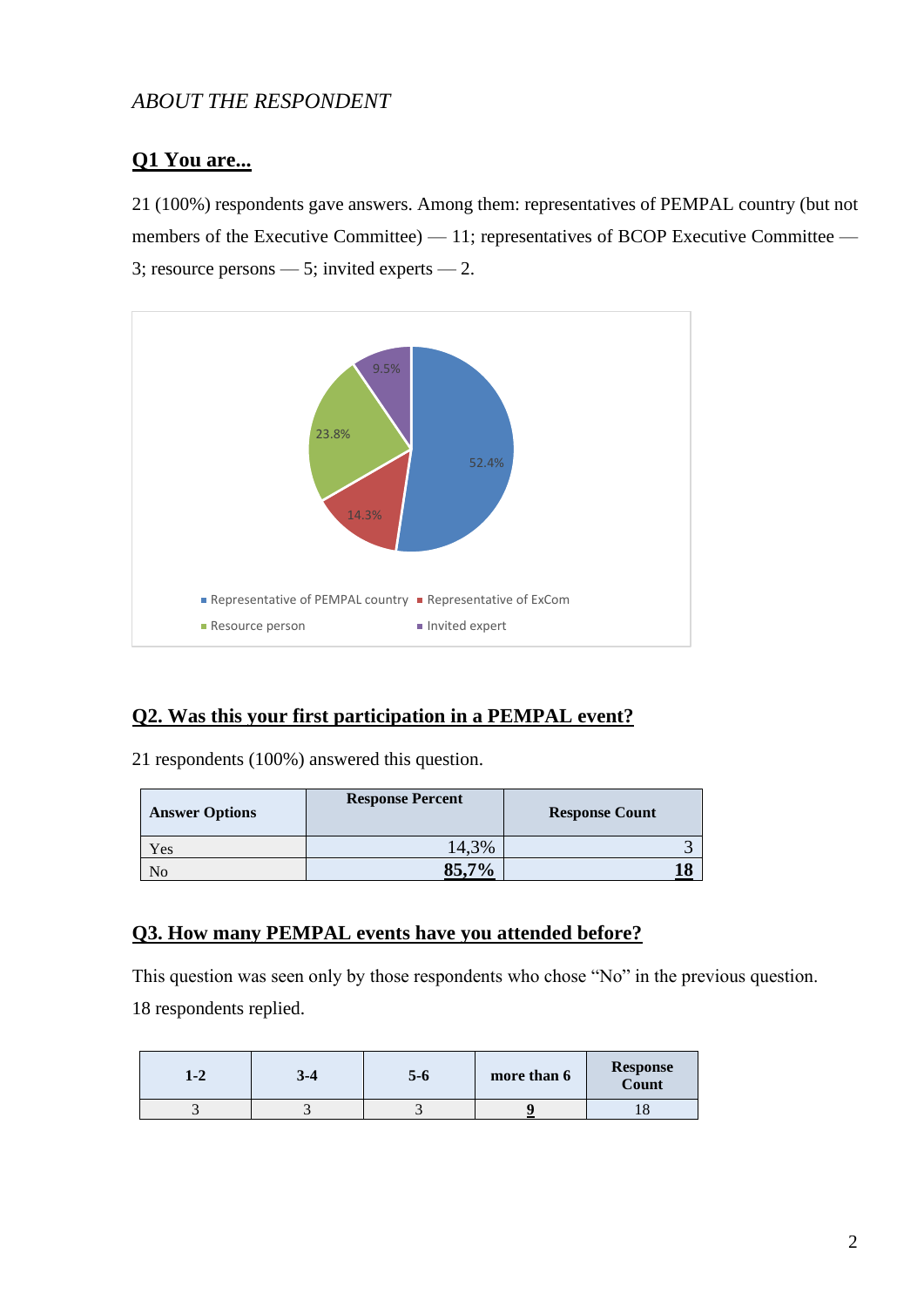# *PART I EVENT DELIVERY*

#### **Q4. How do you rate your participation in this event?**

21 (100%) answers were given. 6 respondents think that their participation in the event was 'Active'. 10 respondents think that their participation was 'Average'. 5 - chose the option "Passive".



#### **Q5. How do you rate the event duration overall**?

21 respondents (100%) answered this question.

| <b>Answer Choices</b> | <b>Response Percent</b> | <b>Response Count</b> |
|-----------------------|-------------------------|-----------------------|
| Too short             | $0.0\%$                 |                       |
| About right           | 95,2%                   |                       |
| Too long              | 4,8%                    |                       |

# **Q6. How much do you agree with the following statement about the participants of the event?**

| <b>Answer Options</b>                                                                                                     | strongly<br>disagree |              | 3              | $\overline{4}$ | <b>Strongl</b><br>y agree | <b>Respons</b><br>e Count | Average |
|---------------------------------------------------------------------------------------------------------------------------|----------------------|--------------|----------------|----------------|---------------------------|---------------------------|---------|
| a) The level of the event was appropriate for<br>a person with my experience and knowledge                                | $\Omega$             | 0            | $\bigcap$      |                | 14                        | 21                        |         |
| b) I learned from the experience of other<br>participants in the event                                                    | $\theta$             | $\mathbf{1}$ | $\overline{4}$ | 4              | 12                        | 21                        | 4,3     |
| c) Participants had about equal level of prior<br>expertise relevant to the event topics                                  | $\Omega$             | $\mathbf{1}$ | 5              | $\mathcal{I}$  | 8                         | 21                        | 4,0     |
| d) Content of presentations, hand-outs and<br>other materials were appropriate for a person<br>with my level of knowledge | $\Omega$             | 0            | $\mathbf{R}$   |                | 13                        | 21                        | 4,5     |

21 respondents (100%) replied to this question.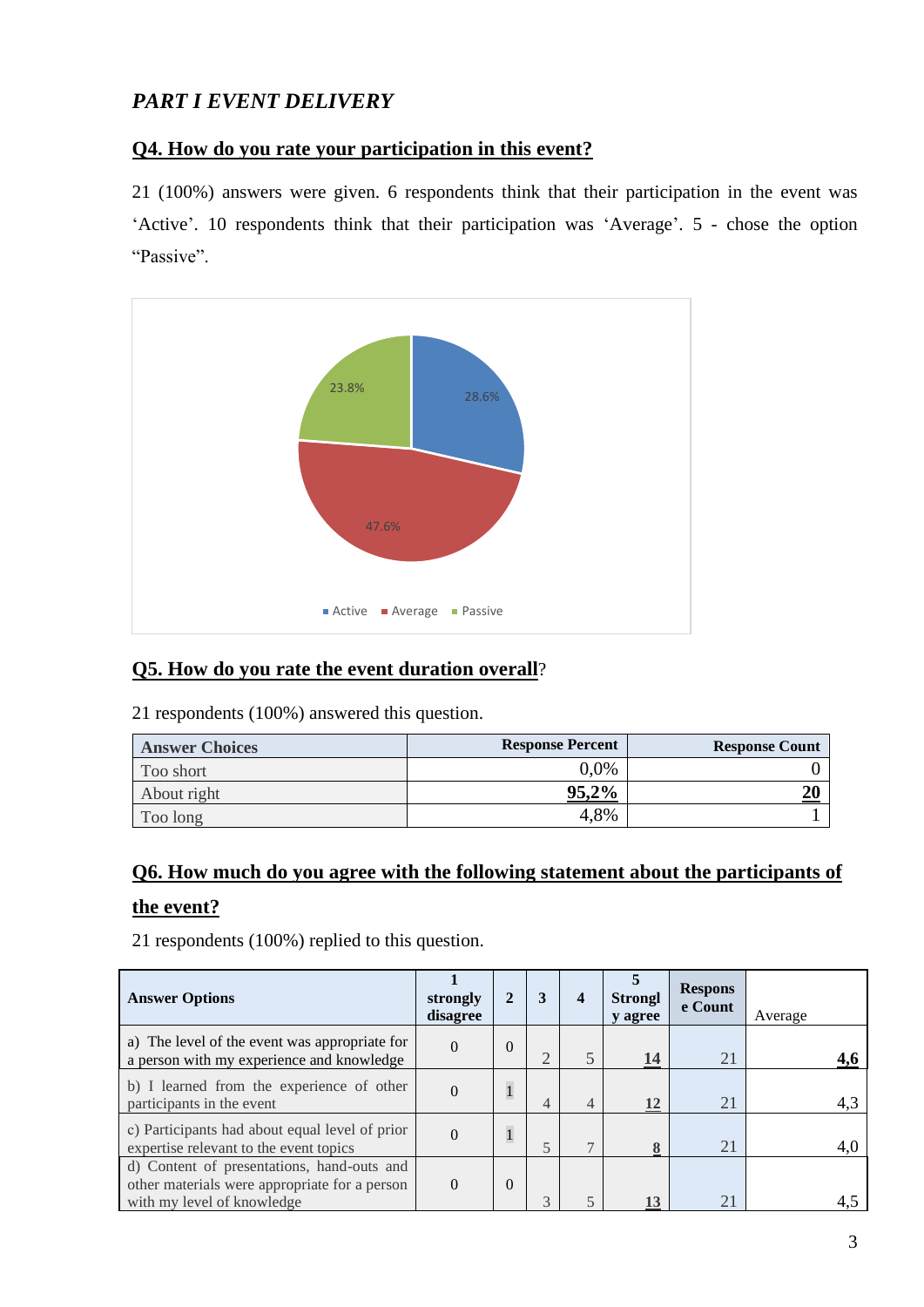## **Q7. How much do you agree with the following statements about the content design of the event?**

| <b>Answer Options</b>                                                             | 1 strongly<br>disagree | $\overline{2}$ | 3              | 4 | 5 Strongly<br>agree | <b>Response</b><br>Count | Average    |
|-----------------------------------------------------------------------------------|------------------------|----------------|----------------|---|---------------------|--------------------------|------------|
| a) The event agenda was properly planned                                          | $\Omega$               | $\theta$       | 2              | 4 | 15                  | 21                       | 4,6        |
| b) The content of the event was properly<br>prepared                              | $\Omega$               | $\theta$       |                | 6 | <u>14</u>           | 21                       | <u>4,6</u> |
| c) The event addressed issues important to my<br>work                             | $\Omega$               | $\theta$       | 4              | 4 | 12                  | 20                       | 4,4        |
| d) The event covered a right number of topics<br>for the amount of time available | $\Omega$               | $\theta$       | $\overline{4}$ | 4 | <u>13</u>           | 21                       | 4,4        |
| e) Presentations made during the event were<br>relevant and useful                | $\Omega$               | $\theta$       | 3              | 3 | 14                  | 20                       | <u>4,6</u> |
| f) Enough time was reserved for questions to<br>speakers                          | $\theta$               |                |                | 6 | 13                  | 21                       | 4,5        |

21 respondents (100%) replied to this question.

1 comment was left: *The event agenda was well planned*

## **Q8. How much do you agree with the following statements about the outcomes of the event?**

21 responses (100%) were left.

| Event objectives has been achieved:                                                                                                                                                                        | strongly<br>disagree | 2        | 3              | 4 | <b>Strongl</b><br>y agree | <b>Respon</b><br><b>se</b><br>Count | Average |
|------------------------------------------------------------------------------------------------------------------------------------------------------------------------------------------------------------|----------------------|----------|----------------|---|---------------------------|-------------------------------------|---------|
| to look into the ways to increase transparency and<br>improve budget literacy from the demand side of the<br>journalistic community                                                                        | $\Omega$             | $\Omega$ |                | 8 | <u>12</u>                 | 21                                  | 4,5     |
| to learn the experience of the Ministry of Finance of<br>the Republic of Uzbekistan in the popularization of<br>budget data and participatory budgeting                                                    | $\Omega$             | $\Omega$ | $\overline{4}$ | 6 | <u>11</u>                 | 21                                  | 4,3     |
| to get et acquainted with the experience of presenting<br>open budget data by the Ministry of Finance of Ukraine<br>from the point of view of using the capabilities of<br>modern information technologies | $\Omega$             | $\Omega$ | $\overline{2}$ |   | 12                        | 21                                  | 4,5     |
| to discuss the content and framework of the upcoming<br>knowledge product                                                                                                                                  | $\theta$             | $\theta$ | $\overline{2}$ | 8 | 11                        | 21                                  | 4.4     |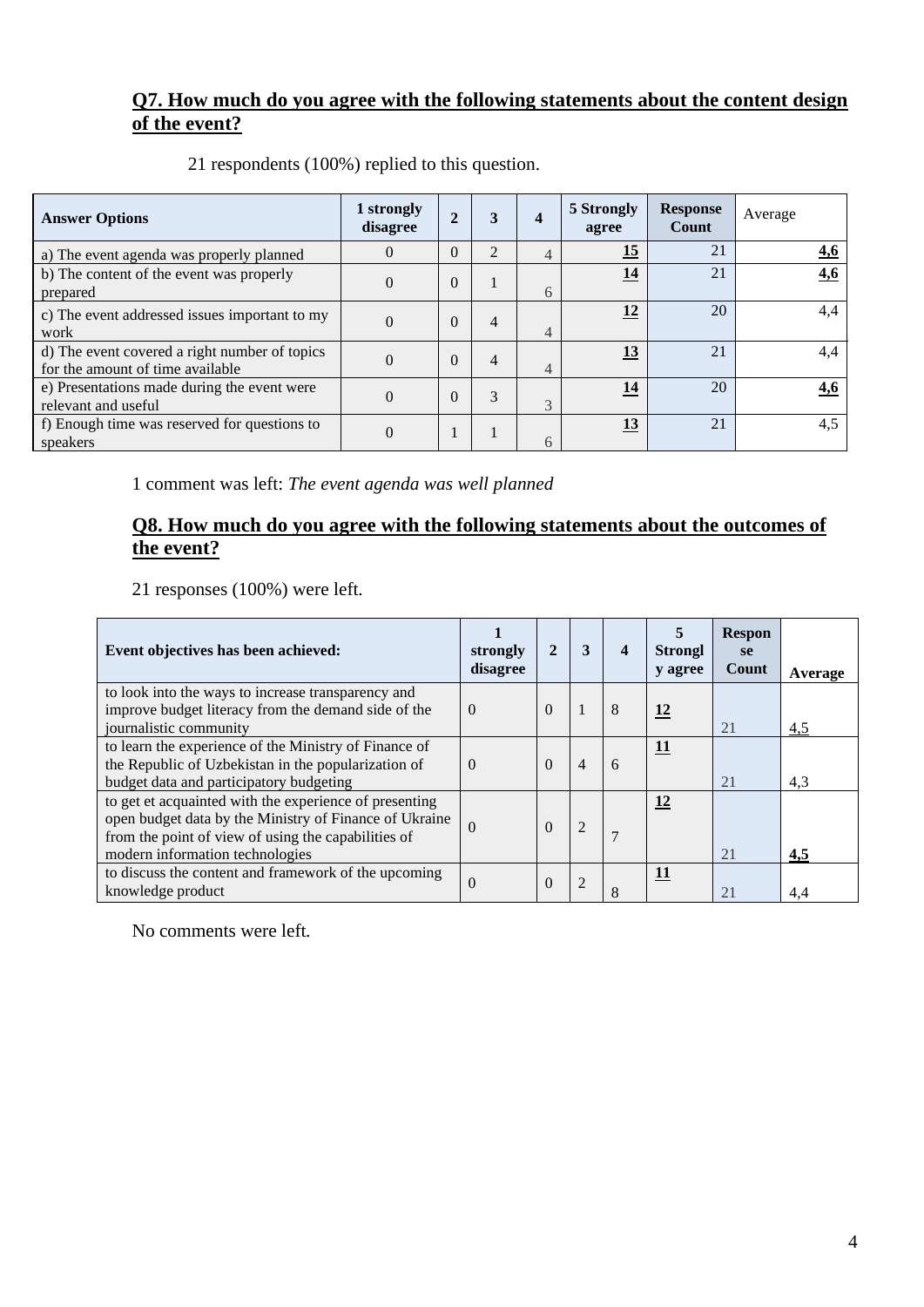## **Q9. Please rate the quality of the leadership and management provided to the event by the following:**

20 responses (95,2%) were given.

| <b>Answer Options</b>              | 1 low |  | 5 high         | <b>Response Count</b> | Average |
|------------------------------------|-------|--|----------------|-----------------------|---------|
| <b>BCOP</b> Executive<br>Committee |       |  | 1 <sub>m</sub> |                       |         |
| <b>WB Resource Team</b>            |       |  |                | ΖU                    | 4.c     |

1 comment was left*: Everything was organized at an enviable level.*

#### **Q10. Please rate the work of the event speaker(s):**

20 responses (95,2%) were given.

| <b>Answer Options</b>              | low |   | 5 high | <b>Response Count</b> | Average |
|------------------------------------|-----|---|--------|-----------------------|---------|
| Work of the event<br>speaker $(s)$ |     | ∠ | ⊥J     | $\Omega$<br>ZU        | 4.      |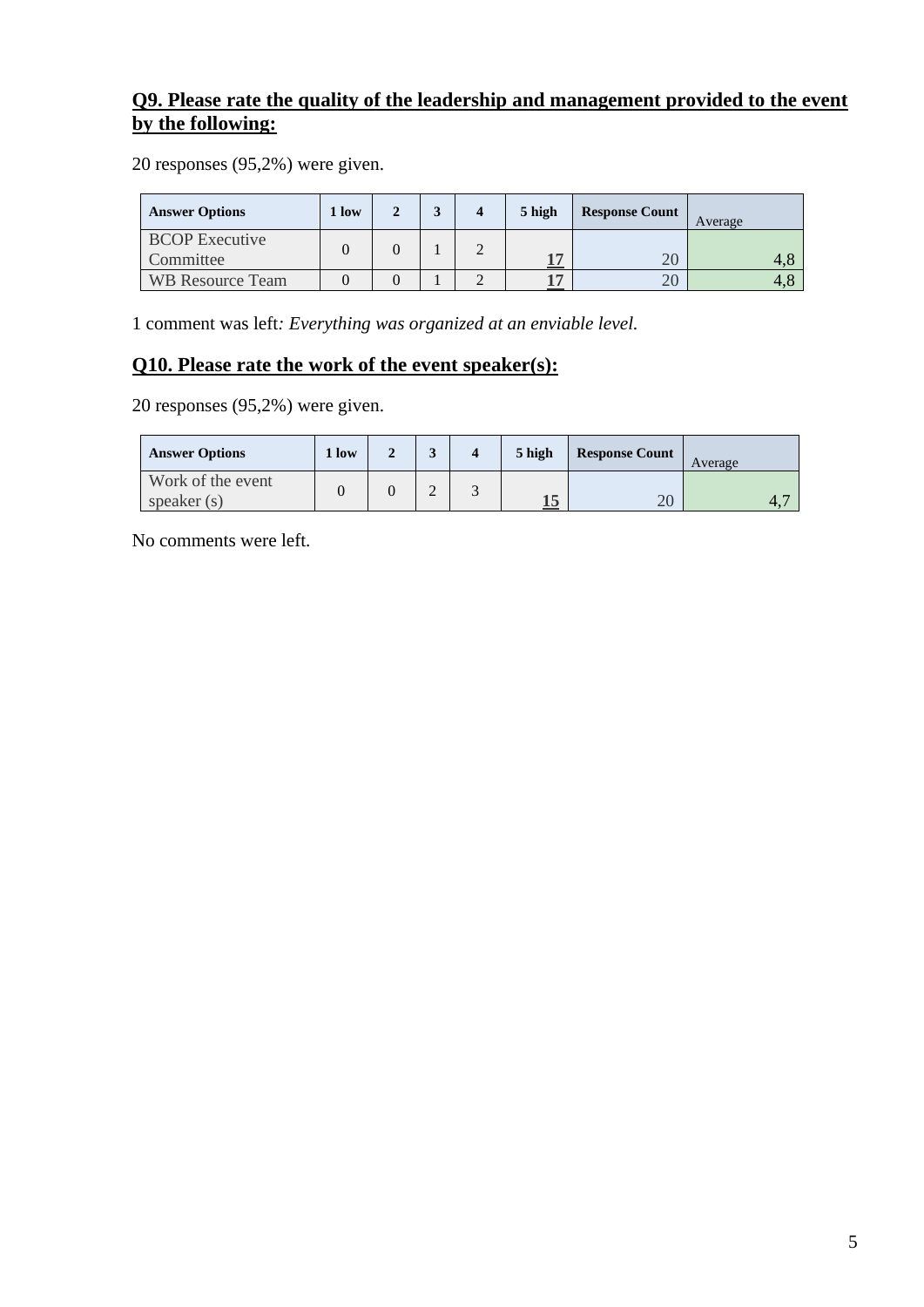#### PART 2 EVENT ADMINISTRATION

#### **Q11. Please rate the quality of the administration of the event:**

| Answered question $-21$ (100%). |  |  |  |
|---------------------------------|--|--|--|
|---------------------------------|--|--|--|

| <b>Answer Options</b>      |                         | 1 low | 2 | 4 | 5 high | <b>Response</b><br>Count | Average        |
|----------------------------|-------------------------|-------|---|---|--------|--------------------------|----------------|
|                            |                         |       |   |   |        |                          |                |
| Secretariat                | staff                   |       |   |   |        |                          |                |
| responsiveness             |                         |       |   |   | 17     | 2 <sup>1</sup>           |                |
|                            | - written communication |       |   |   | 16     | 2 <sup>1</sup>           | $\overline{4}$ |
| - participant registration |                         |       |   |   | 16     | 2 <sup>1</sup>           | 4,8            |

No comments were left*.*

#### **Q12. Was the guidance provided in the event announcement message sufficient for you to prepare for the event?**

21 (100%) answers were given. And 100% responses were "Yes".

#### **Q13. Were the guidance materials on the new videoconference tool (KUDO) sufficiently clear?**

21 (100%) answers were given. And 100% responses were "Yes".

#### **Q14. Did you experience any problems with using the videoconference tool (KUDO)?**

20 (95.2%) answers were given.

|                                              | <b>Yes</b> |                | N <sub>0</sub> |    | <b>Total</b> |
|----------------------------------------------|------------|----------------|----------------|----|--------------|
| <b>Connecting to KUDO</b>                    | 10%        | 2              | 90%            | 18 | 20           |
| <b>Voice quality</b>                         | 15%        | 3              | 85%            | 17 | 20           |
| <b>Video quality</b>                         | 15%        | 3              | 85%            | 17 | 20           |
| <b>Translation sound during the sessions</b> | 15%        | 3              | 85%            | 17 | 20           |
| "Requesting to speak" to give questions      | 20%        | $\overline{4}$ | 80%            | 16 | 20           |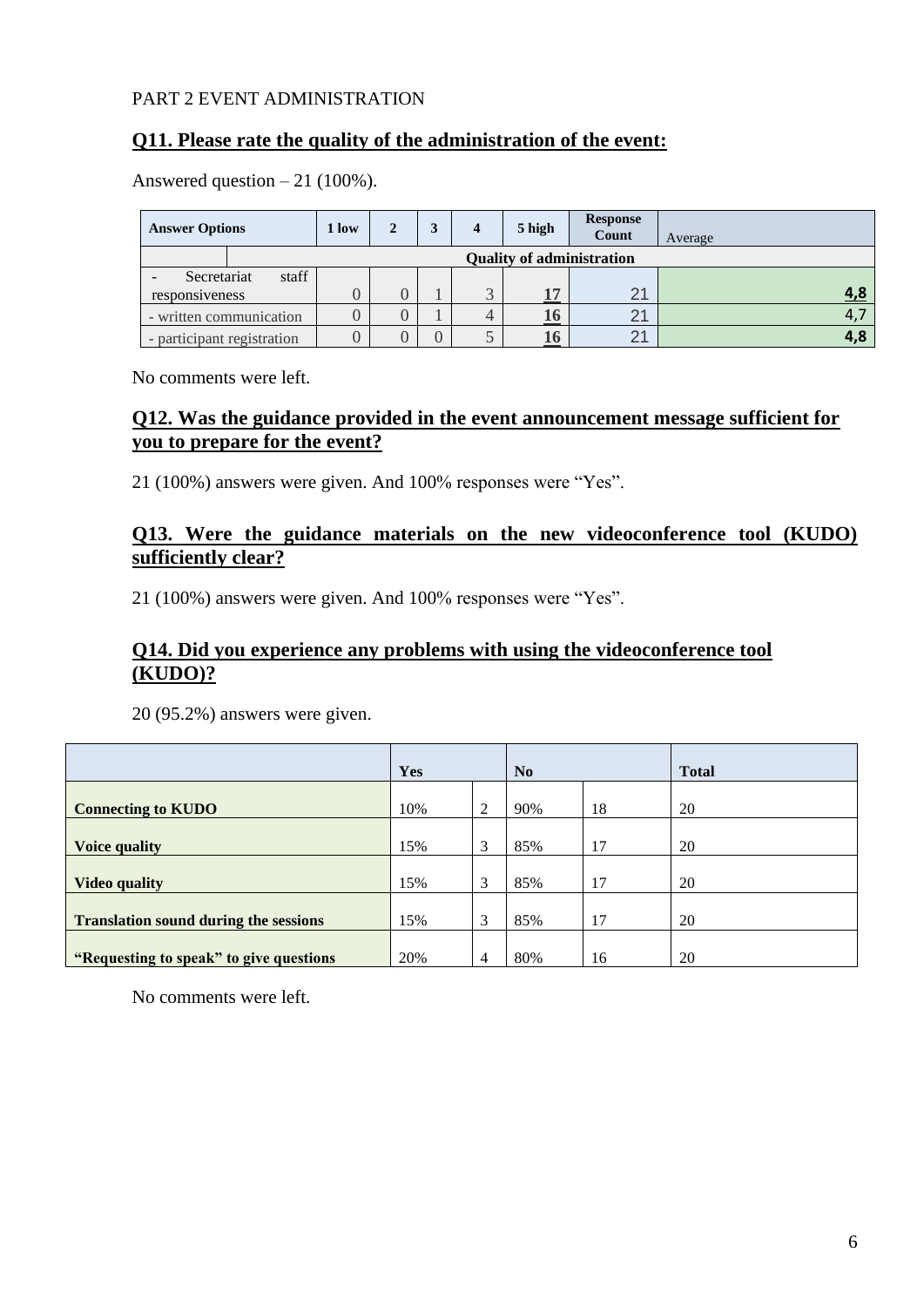## **Q15. Are you satisfied with the quality of simultaneous interpretation provided during the event?**

19 (90.5%) answers were given.

| Answer<br><b>Options</b>          | 1 low |  | 5 high | <b>Response Count</b> | Average |
|-----------------------------------|-------|--|--------|-----------------------|---------|
| Quality of sim.<br>interpretation |       |  |        |                       | 4.7     |

1 comment was left: *As before, the interpretation was at a high level. Interpreters are familiar with the material they are translating.*

## **Q16. Are you satisfied with the quality of written translation of event materials?**

19 (90.5%) answers were given.

| <b>Answer</b><br><b>Options</b> | 1 low | ↑ | 3 | $\boldsymbol{4}$ | 5 high | <b>Response Count</b> | Average |
|---------------------------------|-------|---|---|------------------|--------|-----------------------|---------|
| Quality of<br>written           |       |   |   |                  |        |                       |         |
| translation                     |       |   |   |                  | 13     | $\overline{19}$       | 4.,     |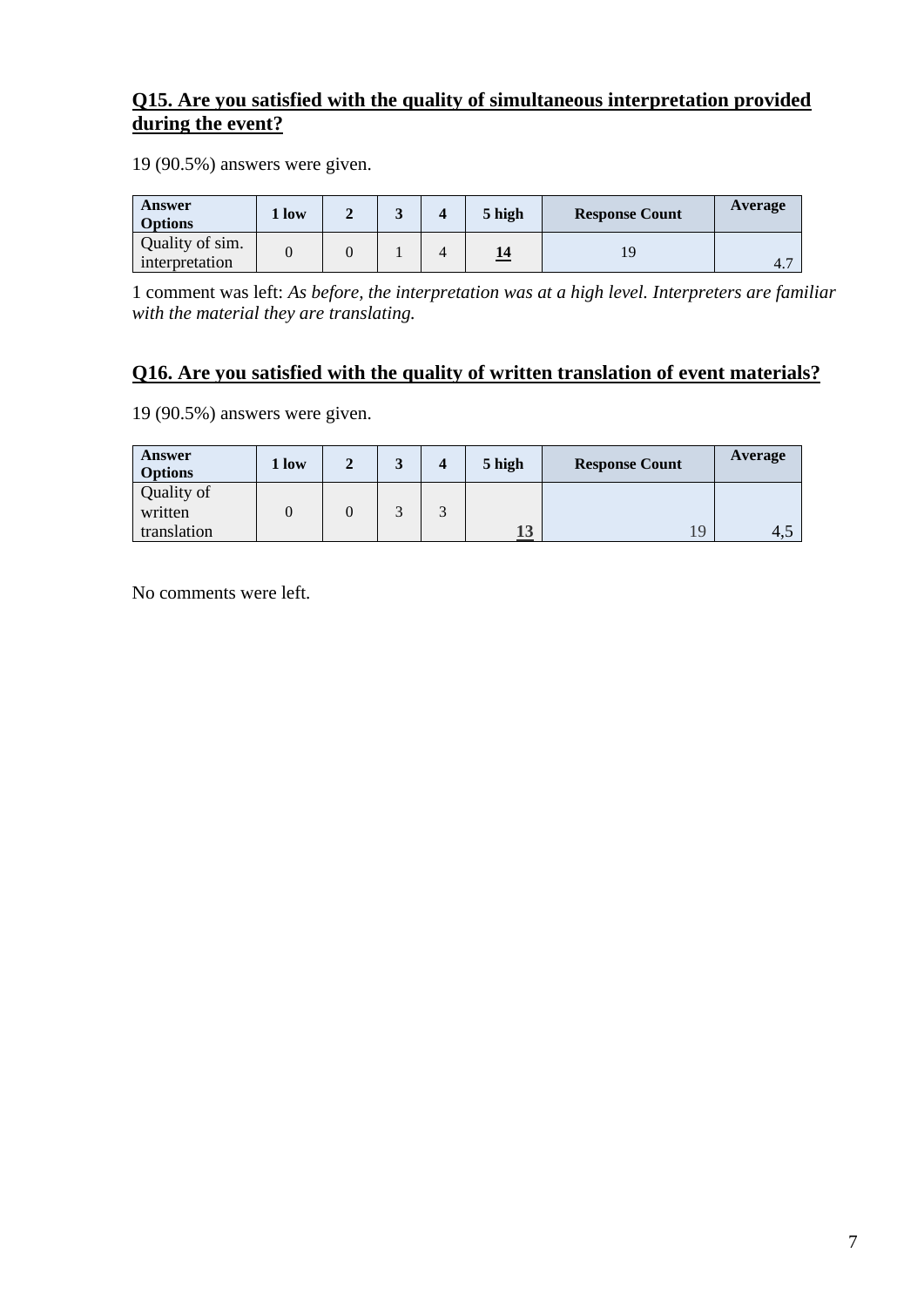# *PART 3 OVERALL IMPRESSION*

#### **Q17. Did the event disappoint, meet, or exceed your expectations?**

20 (95.2%) participants answered the question.

| <b>Answer Choices</b> | Responses |   |
|-----------------------|-----------|---|
| Disappoint            | 0%        |   |
| Meet                  | 80%       |   |
| Exceed                | 20%       | ↵ |

#### **Q18. What did you like best about the event?**

9 comments were left:

- *1. Examples of Ukraine*
- *2. it was everything ok*
- *3. Despite the virtual mode of the event, there were a "live" conversation and discussion of issues.*
- *4. quality of all presentations*
- *5. Everything*
- *6. I especially liked Greg Rosenberg's presentation: Ways to Increase Transparency and Improve Budget Literacy from the Journalist Community's Perspective. The experience of South Africa.*
- *7. Thank you, everything was well organized ․*
- *8. Everything was interesting*
- *9. Practical examples*

#### **Q19. What did you not like most about the event?**

6 comments were left. 5 of them: "*Everything was good*."

Other comment: *Not all participants from BCOP members were proactive during discussions, especially it is related to the discussion on the next KP's scope*.

#### **Q20. Do you plan to brief your colleagues about the event?**

20 (95.2%) participants answered the question. And 95% of them responded "Yes". One person replied "No."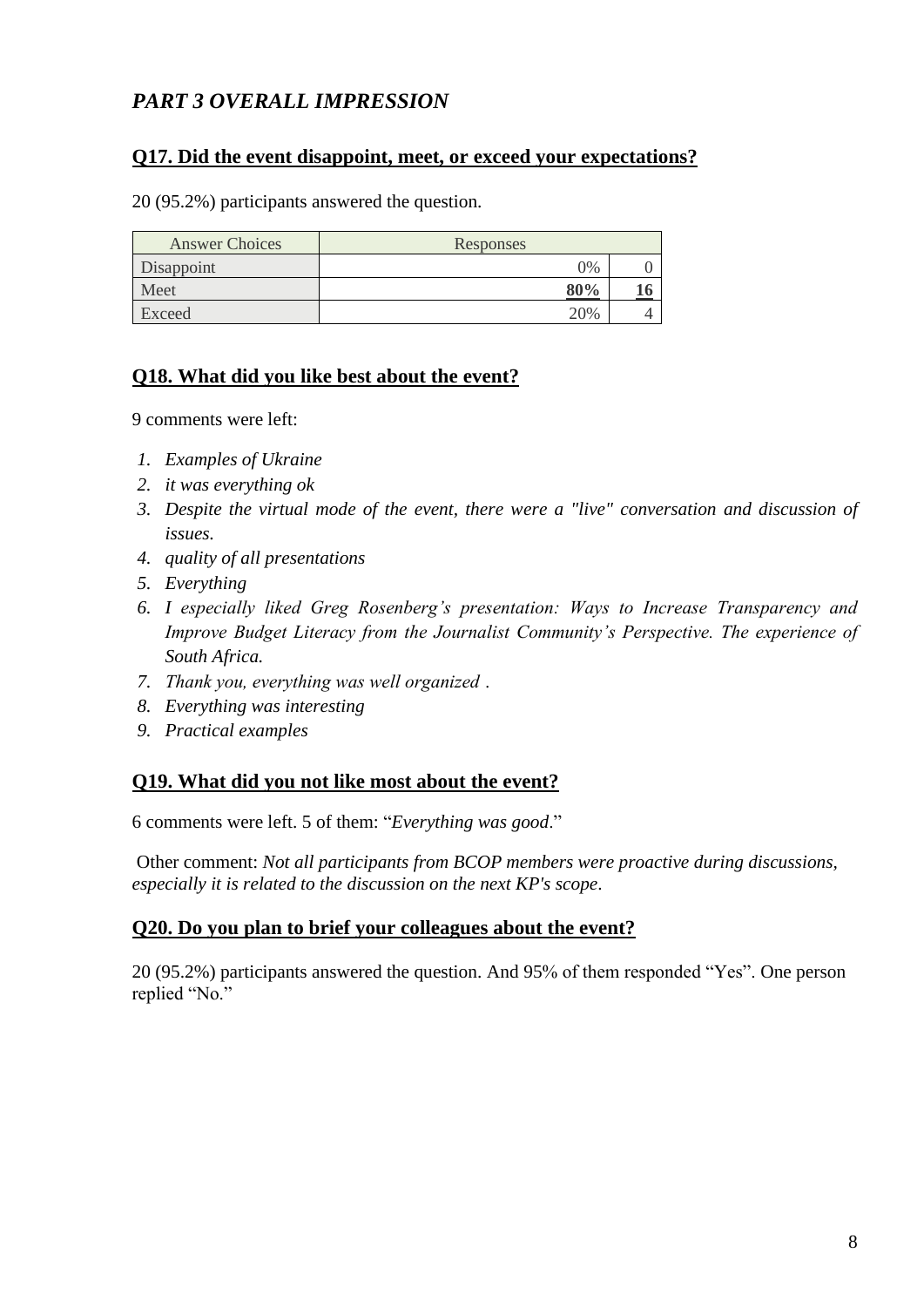## **Q21. How do you plan to brief your colleagues?**

Answered question –17 (81%).

| <b>Answer Options</b>           | <b>Response Percent</b> | <b>Response Count</b> |  |
|---------------------------------|-------------------------|-----------------------|--|
| Share materials                 | 94,1%                   |                       |  |
| Make a presentation             | 11,8%                   |                       |  |
| Prepare a back-to-office report | 29,4%                   |                       |  |

2 comments were left:

- *1. I told colleagues about the experience of countries on the discussed issue.*
- *2. Some colleagues participated the videoconference with me. This time, a spokeswoman for the Ministry of Finance also responded, and she is also very pleased to have participated. I will dispatch the others materials.*

#### **Q22. How much do you agree with the following statement?**

19 respondents (90.5%) answered this question. Average rating is positive.

| <b>Answer Options</b>               | 1 not<br>at all | ഄ              | completely | <b>Response</b><br><b>Count</b> | Average |
|-------------------------------------|-----------------|----------------|------------|---------------------------------|---------|
| I will be able to apply the         |                 |                |            |                                 |         |
| knowledge acquired at this event to |                 | $\overline{4}$ |            |                                 |         |
| work<br>my                          |                 |                | ${\bf 10}$ | ۱Q                              | 4.1     |

#### **Q23. How can you apply the acquired knowledge?**

5 comments were left.

- *1. When developing regulatory documents.*
- *2. to use in practice.*
- *3. By communication with media.*
- *4. I often participate in workshops in the field of budgeting (planning, transparency, budget literacy) for budget users, as well as for leaders.*
- *5. Through the application of the experience of the countries from the presentations.*

#### *.***Q24. Overall, my satisfaction with the event was...**

Answered question  $-19(90.5\%)$ .

| not<br>satisfied |   | 5 highly<br>satisfied | <b>Response</b><br>Count | Average |
|------------------|---|-----------------------|--------------------------|---------|
|                  | ∽ |                       | ۱O                       | 4.6     |